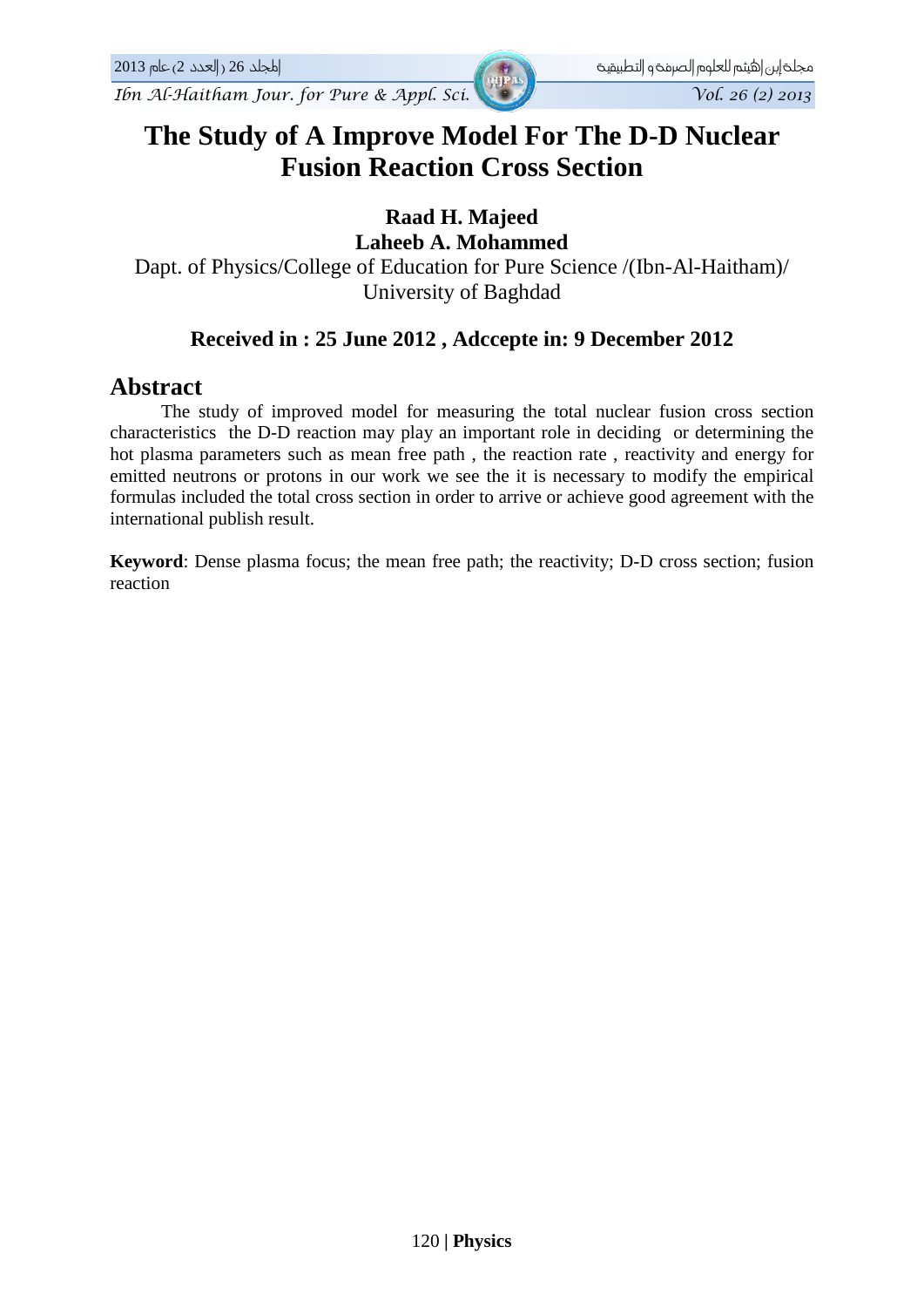اطجلد 26 (العدد 2) عام 2013

Ibn Al-Haitham Jour. for Pure & Appl. Sci.

#### مجلخ إبن |هيثم للعلوم |لصرمخ و |لتطبيقيخ  $\overline{Vol. 26 (2) 2013}$

### **Introduction**

Dense Plasma Focus (DPF) machines are pulsed discharges in which microinstabilities and turbulence lead to generation of powerful beams of electron, ions, large emission of xrays and of fusion neutrons when the filling gas is deuterium. The plasma Focus (PF) belongs to the family of the dynamic Z-pinch. The first systematic study of Z-pinches started in the 1950s in connection with the controlled thermonuclear fusion research. It is a non-cylindrical Z-pinch formed on the axis at the end of a coaxial electrode system of a plasma accelerator. They were originally developed in early 1960s independently in the former Soviet Union (Filippov type), and the USA (Mather type) as shown in fig (1). Most realizations belongs to one of two of the following geometrical types:

- Mather-type characterized by a small anode aspect ratio (diameter / length  $\langle 1 \rangle$ )
- Filippov-type, characterized by a large aspect ratio.  $[1, 2, 3]$

Plasma Focus produces a short living, rather dense plasma, the properties of which are dominated by the occurrence of macroscopic and microscopic instabilities. At present, DPF is one of the most efficient sources of neutron emission. Also scaling laws of neutron yield prepared on the basis of long experience with different devices of this type are very promising. Unfortunately, it was found that neutron emission saturates at an energy level of several hundreds kJ. [1]

In typical DPF the z- pinch is typically confined for  $\sim$ 100ns and intense x-ray, ion, and electron beams are generated though a complex combination of non-linear instabilities and other mechanisms that result in effective acceleration gradients of  $\sim$ 100MV/m. [5] When deuterium is used as a working gas, neutron is emitted from the pinch due to following nuclear fusion reactions:

# $_{1}^{2}D+_{1}^{2}D\rightarrow_{0}^{1}n(2.45\,MeV)+_{2}^{3}He(0.82\,MeV)$  $_{1}^{2}D+_{1}^{2}D\rightarrow_{1}^{1}H(3.02\,MeV)+_{1}^{3}T(1.01\,MeV)$

PF-type facilities emit both neutrons, and hard X-rays with quantum energies of tens and hundreds electron volts. [3]

The dominant part of neutrons  $(70%)$  with energies in the range of  $(2.6-3.2 \text{ MeV})$  was produced by deuterons moving downstream.

The deuterons generating these neutrons have the energy in the range of (20-200 keV) with most probable value of 50 keV.

From these energies, we can calculate the mean free paths of D-D reaction for the convenient deuteron densities of  $(10^{18} - 10^{20} \text{cm}^{-3})$ . On the basis of these results, we can estimate the number of fast deuterons lower than  $10^{18}$  and the density of the deuteron target higher than  $10^{19}$ cm<sup>-3</sup>.

The D-D reaction is tested for the determination of basic parameters of hot plasmatemperature, density and duration of high value of these parameters. This reaction is tested mainly in Tokomaks [6], High power lasers [7] and Z-pinches (DPF) [8].

The D-D reaction is realized in 2 branches with the probability of 50%.

These qualities make possible the usage of neutrons as a convenient tool for the diagnostics of fast deuterons with energies above 20 keV.

In this paper we refer about the determinations of velocities and number of fast deuterons producing neutrons in D-D reaction and the estimations of densities of the targets in plasma focus PF-1000 facility. [9]

Fast neutrons from deuteron -deuteron fusion reaction were used for a study of fast deuterons in the PF-1000 plasma focus device. Neutron energy-distribution enabled the determination of axial and radial components of energy of deuterons producing the fusion neutrons, as well as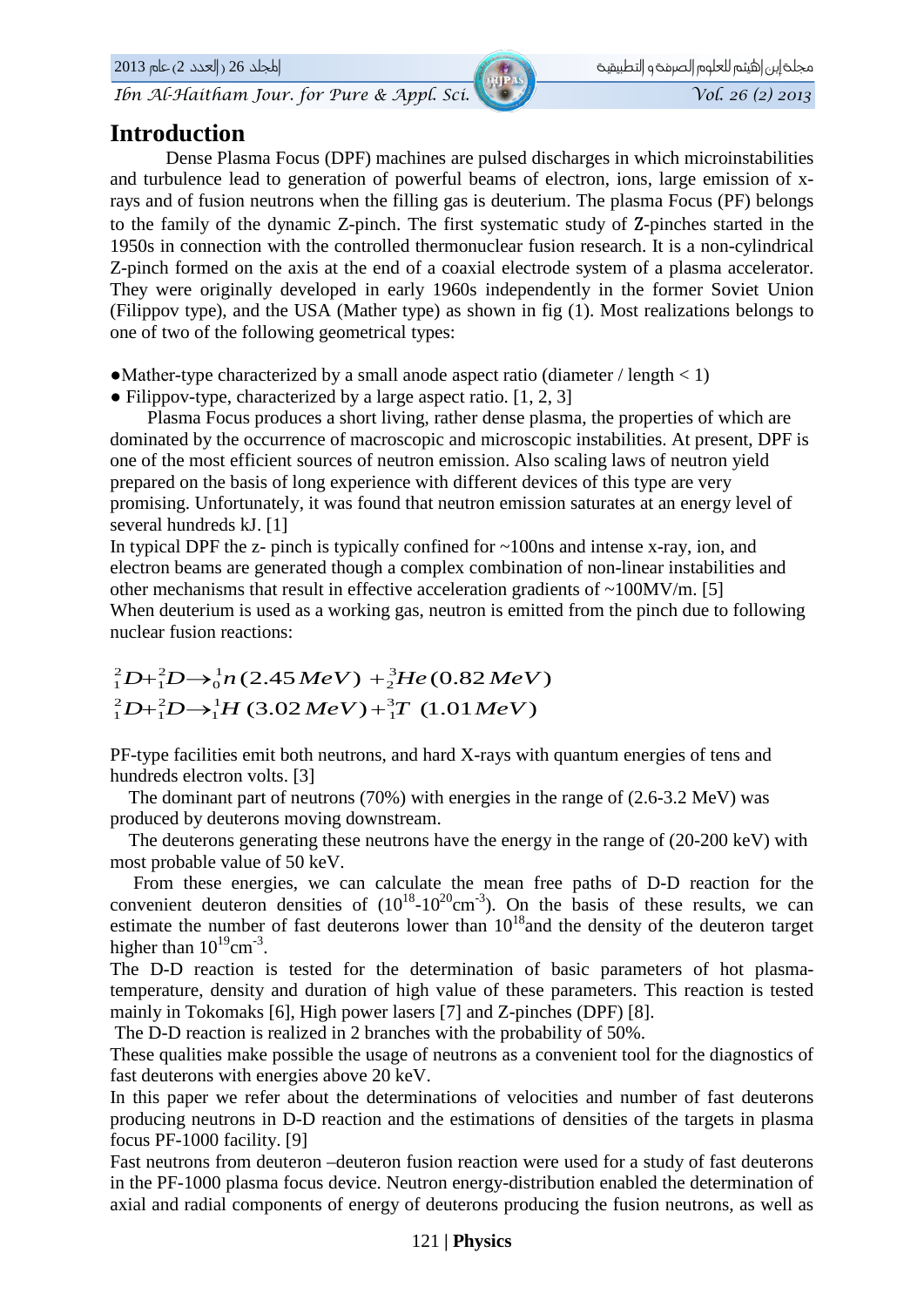Ibn Al-Haitham Jour, for Pure & Appl. Sci.

a rough evaluation of the total energy distribution of all fast deuterons in the pinch. It was found that the total deuteron energy-distribution function decreases with the deuteron energy more slowly than the tail of the maxwellian distribution for  $(1-2 \text{ keV})$  [10].

The most important quantity for the analysis of nuclear reactions is the cross section, which measures the probability per pair of particles for the occurrence of the reaction. Another important quantity is the reactivity, defined as the probability of reaction per unit time per unit density of target nuclei. In the present simple case, it is just given by the product  $\sigma$  v. In general, target nuclei move, so that the relative velocity v is different for each pair of interacting nuclei. In this case, we compute an averaged reactivity

$$
\langle \sigma v \rangle = \int_{0}^{\infty} \sigma(v) v f(v) dv
$$

Where  $f(v)$  is the distribution function of the relative velocities, normalized in such a

way that  $\int_{a}^{b} f(v)dv = 1$ . It is to be observed that when projectile and target particles are of

the same species, each reaction is counted twice. [11]

And in turn the reaction rate can be evaluated by using the following:

$$
R_{12} = \frac{n_1 n_2}{1 + \delta_{12}} \langle \sigma v \rangle
$$

The Kronecker symbol  $\delta$ ij (with  $\delta$ ij = 1, if i = j and  $\delta$ ij = 0 elsewhere)  $R_{12}=n_1n_2\leq \sigma v$ 

If the particles are dissimilar. Where  $R$  is the reaction rate [12].

#### **Theory**

The energy of fast deuterons producing neutrons can be calculated from the known neutron energy using the equilibrium of the momentum and energy. The required energy of deuterons is about 200 keV. The dominant part of neutrons with the energy of 2.6-2.8 MeV is produced with deuterons in the energy range between 20 and 80 keV. The deuterons with the energy below 20 keV have very low and cross-section for the D-D fusion reaction and we do not take them into account. [9]

The hot plasma parameters such as the mean free path of D-D reaction  $(\lambda_{D-D})$ , the number of fast deuterons  $(N_D)$  and the probability of D-D reaction are strongly depending on the total cross-section of the D-D reaction ( $\sigma(E_D)$ ). The total cross-section is calculated by some empirical formulas given below [12]:

$$
\sigma_{E_D} = \frac{288}{E_D} e^{-\left(\frac{45.8}{\sqrt{E_D}}\right)} \text{---}(-1) \text{Barns}
$$

Here  $E_D$  is energy for deutereron in keV, is the cross section in barns [12].  $\sigma_{E_p}$  and In order to get suitable values for hot plasma parameters as in following:

$$
\lambda_{DD} = \frac{1}{n_i \sigma_{F_n}} - \cdots - \cdots (2)
$$

Where  $n_i$  is the ion density of the target (per m<sup>3</sup>).

$$
N_{\scriptscriptstyle D} = {N_{\scriptscriptstyle x}}^* \lambda_{\scriptscriptstyle DD} / L-----(3)
$$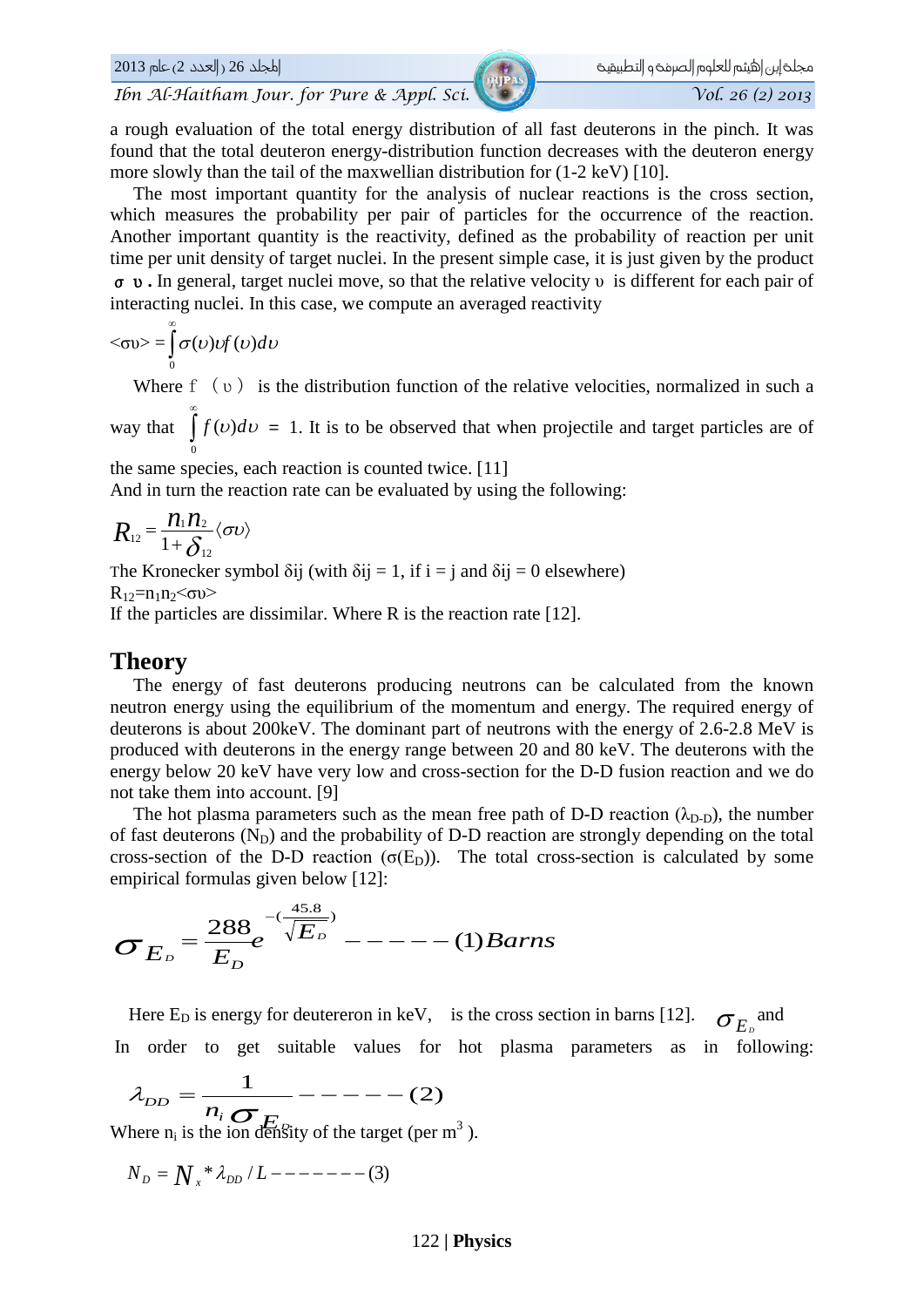

Where N<sub>D</sub> is the number of fast deuterons N<sub>x</sub> Is the total neutron yield=  $10^{11}$  in the target with length mean free path [9].  $\lambda_{\scriptscriptstyle DD}$  L=1cm,

It is necessary to note that the above empirical formulas for the total cross-section given in equation (1) are not compatible with a given agreement between the recently calculated parameters and the published experimental values. For this reason and to avoid the error factor in calculating the hot plasma parameter, we must find to need of inserting a correction factor for all the above formulas which described the hot plasma parameters. A good approximation for the reactivity for the two main branches of the DD reaction are provided by slightly modified Gamow expressions (Hively 1977) [11]:

$$
\langle \sigma v \rangle_{_{DDP}} = 2^{x} 10^{-14} \frac{1+0.00577T^{^{0.949}}}{T^{^{2/3}}} \exp(-\frac{19.31}{T^{^{1/3}}}) \quad (\text{cm}^{3}/\text{s}) \quad \dots \dots (4)
$$

and

$$
\langle \sigma v \rangle_{DDn} = 2.72 \times 10^{-14} \frac{1+0.00539T^{0.917}}{T^{2/3}} \exp(-\frac{19.80}{T^{1/3}})
$$
 (cm<sup>3</sup>/s) .......(5)

Here the subscripts DDp and DDn indicate the reaction branches (4) and (5), releasing a proton and a neutron respectively, T is the temperature in keV [11].

#### **Results**

Our calculated results deal with the total cross-section for the D-D reaction, the mean free path of D-D reaction ( $\lambda_{DD}$ ) for various values of ion densities and the number of the fast deuterons  $(N_D)$  before inserting the correction factor are listed in table(1) and these results are plotted in figures $(2-4)$ .

We can conclude from the figures that there is a shift between the calculated results and the acceptable published experimental results, thus it is necessary to make an agreement between the two values by inserting a correction factor about  $(1.86)$  in the formulas previously described and for this case we found results yield a good agreement as it is presented in table  $(2)$  and plotted in figures  $(5-7)$ .

The variation of reactivity for temperatures ranging from  $(0 - 100 \text{ keV})$  are completely described in fig  $(8)$ .

### **Discussion and Conclusions**

The reason for inserting a correction factor is related to the fact that the empirical formula for the total cross-section of D-D reaction present an old and applied to sum facilities that are designed for previous decades and we found that it cannot be applied for the recent facilities such as the modern (PF-devices) so that we conclude that it is very important to modify these formulas by testing them for calculating sum fundamental hot plasma parameters. We have got a compatible formula by inserting a correction factor of values (1.86) which therefore makes a good agreement between the calculated and experimental data. Finally, from fig  $(8)$  we observe agreement with the published result [11] for the D-D reactivity.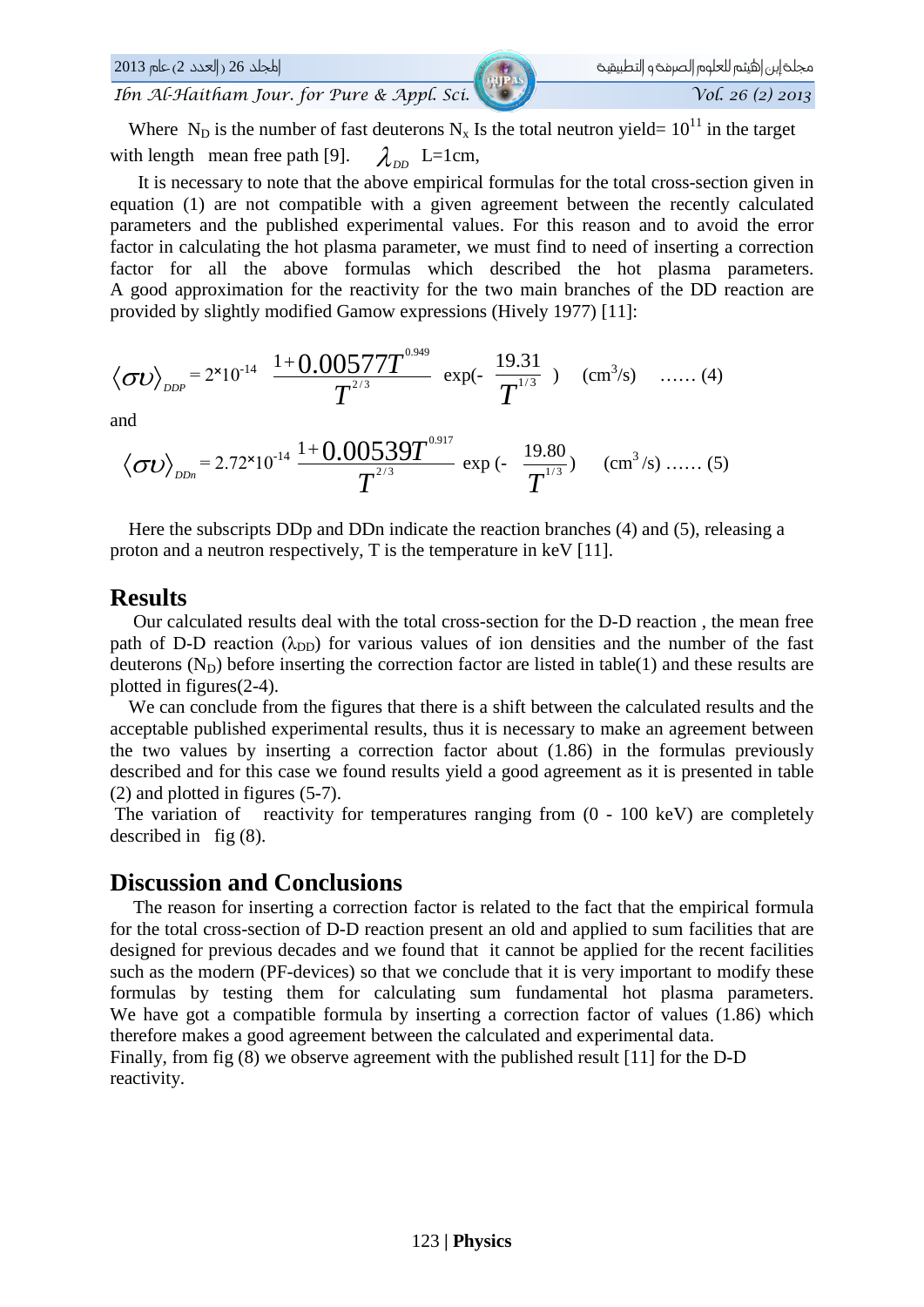Ibn Al-Haitham Jour. for Pure & Appl. Sci.

#### **References**

1- Marek Scholz , Leslaw karpinski ; Marian paduch ; Krzysztof Tomaszewski; Ryszard Miklaszewski and Adam Szydlowski: (2001). Recent progress in 1 MJ plasma – focus research, NUKLEONIKA, 46:35-39.

2- Klir, D.; Kravarik, J.; Kubes, P.; Rezac, K.; Cikhardt, J.; Litseva, E.; Hyhlik, T.; Ananev , S.S.; Bakshaev , Yu. L; Bryzgunov , V. A.; Chernenko , A S.; Kalinin , Yu .G; E, D, Kazakov, E.D; Korolev, V.D; Ustroev, G. I; AZelenin, A. A; Juha L; Krasa J; Velyhan ,A; Vysin, L; Sonsky, J. and Volobuev I, V. (2010), plasma phy. Control. Fusion, Efficent production of 100 keV deuterons in deuterium gas puff Z-pinches at MA current, 52: 17. 3- Siahpoush, V. Mohammadi, .M.A.; Khorram , S.; , Shabani, I.; Brohanina, J.; Ashrafi , S.; Naghshara ,H.; Sobhanian ,S.; (April 27-30 , 2004), 2<sup>nd</sup> International conference on nuclear science and technology in Iran, Shiraz University, preliminary results of neutron production in sahand plasma focus device, 1-4.

4- Berard; A.; Cloth, P.; Conrads, H.; Coudeville, A.; Gourlan, G.; Jolas, A.; Maisonnier, Ch. and Rager, J.P. (1977), Nuclear Instruments and Methods, The Dense Plasma Focus – A High Intensity Neutron Source, 145:191-218.

5- Vincent Tang and Brain Rusnak; (February 29, 2008), Lawrence Livermore National Laboratory (LLNL–TR – 401875)), Review of Dense Plasma Focus Technology for Intense and Directional Neutron Sources, 1-6

6- Giacomelli, L.; Conroy, S.; Ericsson, G.; Gorini, G.; Heriksson, H.; Hjalmarsson, A.; Kallne, J. and Tardocchi, M. (2005). Comparison of neutron emission spectra for D and DT plasmas with auxiliary heating", the European physical Journal D-Atomic, Molecular, optical and plasma physics, 33, number 2, 235-241.

7-Mima, K.K.A.; Tanaka, K.A.; Kodama, R.; Johzaki, T.; Nagatoma, H.; Shiraga, H.;

Sentoku, Y.; Miyanaga, N.; Azechi, H.; Nakai, M.; Norimatu, T.; Nagai, K.; Sunanara, J.; Nishihara, K; Taguchi, T and Sakagami, H; (2004), plasma Science and Technology 6:2179. 8-.Velikovich, A.L.; Clark, R.W; Davis, J.; Chong, Y.K.; Deeney, C.; Coverdale, C.A.; C.LRuiz.C.L.; Cooper,G.W.; Nelson,A.J.; Franklin,J. and Rudakov, L.I. (2007), physics of

plasmas 14, 022701.

9- Kubes, P.; Klir, D.; Kravarik, J.; Rezac, K.; Bienkowaka, B.; Ivanova-Stanik, I.; Karpinski, L.; Paduch, M.; Schmidt, H.; Sadowski, M.J.and Tomaszewski, K; (July 15-20, 2007), D-D reaction and fast deuterons in plasma focus facility" 28<sup>th</sup> ICPIG , Prague , Czech Republic (The 28<sup>th</sup>) International Conference on Phenomena in Ionized Gases, Topic number: 17.

10- Kubes, P.; Kravarik, J.; D. Klir, D.; Rezac, K.; Bohata, M.; Scholz, M.;

Paduch, M.; Tamaszewski, K.; Ivanova-Stanik, I.; Karpinski, L.and Sadowski, M.J. (Jan 2009), Determination of Deuteron Energy Distribution from Neutron Diagnostics in a Plasma– Focus Device", plasma Science, IEEE Transactions, 37, Issue(1):83-87.

11-Stefano Atzeni and Jurgen Meyer-Ter-Vehn; , (2004), The physics of Intertial: Beam plasma interaction, Hydrodynamics, Hot, Dense matter, Clarenon press -Oxford.

12- David, J.Rose and Melville, Clark; JR. (1961), plasmas and controlled fusion, John Wiley and sons Inc., New York, London.

13-Heltemes, T.A.: Moses, G.A. and Santarius, J.F.: (April 2005). Fusion Technology institute university of Wisconsin Madison Wisconsin, Analysis of an Improved Fusion Reaction Rate model for use in fusion plasma simulations.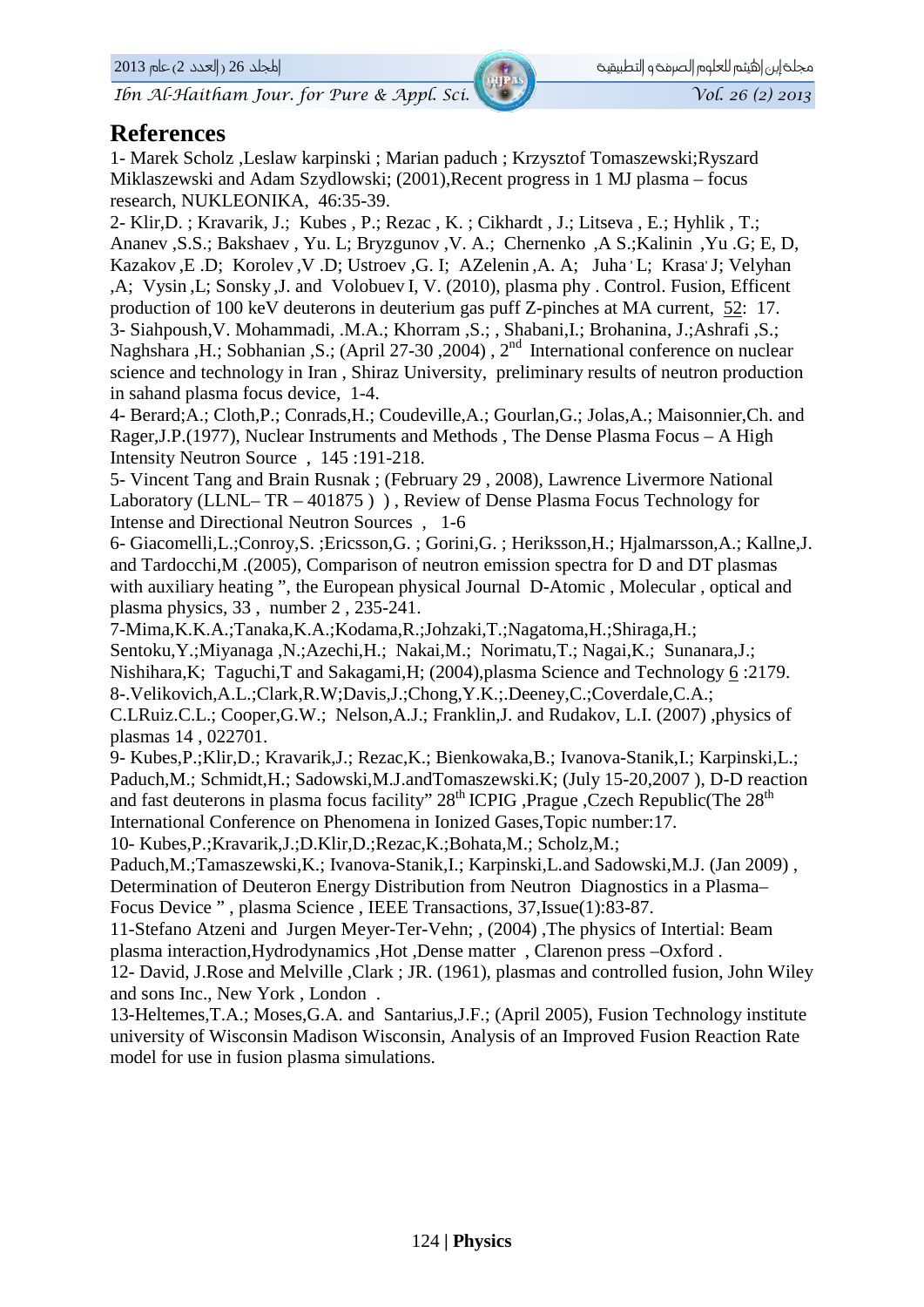Vol. 26 (2) 2013

Ibn Al-Haitham Jour. for Pure & Appl. Sci.

| Table (1): dependence of the total cross-section, mean free path, and the number of fast |
|------------------------------------------------------------------------------------------|
| deuterons for the D-D fusion reaction on incident deuteron.                              |

|                     | $E-28$                                | $n_i = 10^{24}$ (m <sup>-3</sup> )     |                                 |                   |                                    |                      |                                            | $n_i = 10^{25}$ (m <sup>-3</sup> )     |                             |                              |                                           |                         | $n_i = 10^{26}$ (m <sup>-3</sup> ) |                                    |                             |                              |                                       |                         |                                             |
|---------------------|---------------------------------------|----------------------------------------|---------------------------------|-------------------|------------------------------------|----------------------|--------------------------------------------|----------------------------------------|-----------------------------|------------------------------|-------------------------------------------|-------------------------|------------------------------------|------------------------------------|-----------------------------|------------------------------|---------------------------------------|-------------------------|---------------------------------------------|
| keV( $\mathbf{E}_d$ | $\mathbf{\hat{H}}^2$<br>$\sigma(E_D)$ | $\mathcal{R}$<br>$\lambda_{DD}$<br>(m) | **<br>$\lambda_{\rm DD}$<br>(m) | ***<br>App<br>(m) | $\approx$<br>$N_{D}$<br>$(m^{-3})$ | **<br>$N_{D}$<br>(m) | ***<br>$N_{\rm D}$<br>(m<br>3 <sub>1</sub> | $\mathcal{R}$<br>$\lambda_{DD}$<br>(m) | 家家<br>$\lambda_{DD}$<br>(m) | ***<br>$\lambda_{DD}$<br>(m) | *<br>$N_{\rm D}$<br>(m)<br>3 <sub>1</sub> | $* *$<br>$N_{D}$<br>(m) | ***<br>$N_{\rm D}$<br>(m           | $\approx$<br>$\lambda_{DD}$<br>(m) | **<br>$\lambda_{DD}$<br>(m) | ***<br>$\lambda_{DD}$<br>(m) | *<br>$N_{D}$<br>(m)<br>3 <sub>1</sub> | **<br>$N_{\rm n}$<br>(m | ***<br>$N_{\rm D}$<br>(m)<br>3 <sub>1</sub> |
| 20                  | 5.13<br>$E-4$                         | 3.6<br>$E-7$                           | 1.94<br>$E-7$                   | 3.61<br>E7        |                                    | 1.94<br>E20          | 3.61<br>E20                                | 3.6<br>E6                              | 1.94<br>E6                  | 3.61<br>E6                   | 3.6<br>E20                                | 1.94<br>E19             | 3.61<br>E19                        | 3.6<br>E5                          | 1.94<br>E5                  | 3.61<br>E5                   | 3.6<br>E19                            | 1.94<br>E18             | 3.61<br>E18                                 |
| 50                  | 8.860<br>$E-3$                        | 2.2<br>E6                              | 1.11<br>E6                      | 2.09<br>E6        |                                    | 1.12<br>E19          | 2.09<br>E19                                | 2.2<br><b>E5</b>                       | 1.11<br>E <sub>5</sub>      | 2.09<br>E5                   | 2.2<br>E19                                | 1.12<br>E18             | 2.09<br>E18                        | 2.2<br>E <sub>4</sub>              | 1.11<br>E4                  | 2.09<br>E4                   | 2.2<br>E18                            | 1.12<br>E17             | 2.09<br>E17                                 |
| 75                  | 0.01938                               | ----                                   | 5.15<br>E5                      | 9.59<br>E5        |                                    | 5.15<br>E18          | 9.59<br>E18                                | ----                                   | 5.15<br>E14                 | 9.59<br>E4                   | $---$                                     | 5.15<br>E17             | 9.59<br>E17                        | ----                               | 5.15<br>E3                  | 9.59<br>E3                   | ----                                  | 5.15<br>E16             | 9.59<br>E16                                 |
| 100                 | 0.02953                               | 6.2<br>E5                              | 3.38<br><b>E5</b>               | 6.29<br>E5        |                                    | 3.38<br>E18          | 6.29<br>E18                                | 6.2<br>E4                              | 3.38<br>E4                  | 6.29<br>E4                   | 6.2<br>E18                                | 3.38<br>E17             | 6.29<br>E17                        | 6.2<br>E3                          | 3.38<br>E3                  | 6.29<br>E3                   | 6.2<br>E17                            | 3.38<br>E16             | 6.29<br>E16                                 |
| 125                 | 0.03831                               | $---$                                  | 2.61<br>E5                      | 4.85<br>E5        |                                    | 2.61<br>E18          | 4.85<br>E18                                | ----                                   | 2.61<br>E4                  | 4.85<br>E <sub>4</sub>       | ----                                      | 2.61<br>E17             | 4.85<br>E17                        | ----                               | 2.61<br>E3                  | 4.85<br>E3                   | ----                                  | 2.61<br>E16             | 4.85<br>E18                                 |
| 150                 | 0.04562                               | 3.7<br>E5                              | 2.19<br>E5                      | 4.07<br>E5        |                                    | 2.19<br>E18          | 4.07<br>E18                                | 3.7<br>E4                              | 2.19<br>F <sub>4</sub>      | 4.07<br>E <sub>4</sub>       | 3.7<br>E18                                | 2.19<br>E17             | 4.07<br>E17                        | 3.7<br>E3                          | 2.19<br>E3                  | 4.07<br>E3                   | 3.7<br>E16                            | 2.19<br>E16             | 4.07<br>E16                                 |
| 175                 | 0.05159                               | ----                                   | 1.93<br>E5                      | 3.60<br>E5        |                                    | 1.93<br>E18          | 3.60<br>E18                                | ----                                   | 1.93<br>E4                  | 3.60<br>E4                   | ----                                      | 1.93<br>E17             | 3.60<br>E17                        | ----                               | 1.93<br>E3                  | 3.60<br>E3                   | ----                                  | 1.93<br>E16             | 3.60<br>E16                                 |
| 200                 | 0.05647                               | 2.8<br>E5                              | 1.77<br>E5                      | 3.29<br>E5        |                                    | 1.77<br>E18          | 3.29<br>E18                                | 2.8<br>E4                              | 1.77<br>F <sub>4</sub>      | 3.29<br>F <sub>4</sub>       | 2.8<br>E18                                | 1.77<br>E17             | 3.29<br>E17                        | 2.8<br>E3                          | 1.77<br>E3                  | 3.29<br>E3                   | 2.8<br>E15                            | 1.77<br>E16             | 3.29<br>E16                                 |

\* Published [9],\*\* before using correct factor,\*\*\* after using correct factor,  $E\# = 10^4$ 

#### Table (2): variation the D-D fusion Reactivity with deuteron temperature.

| $\sim$ $\sim$<br>T(keV) | ◡<br>$<$ $\sigma v$ > $_{DDp}$ (cm <sup>3</sup> /s)<br>$\times 10^{-14}$ | $<\!\!\sigma v\!\!>_{\!\!\text{DDn}}\!\!(\text{cm}^3\!/\text{s})$<br>$\times 10^{-14}$ |  |  |  |  |  |
|-------------------------|--------------------------------------------------------------------------|----------------------------------------------------------------------------------------|--|--|--|--|--|
| 0                       | U                                                                        |                                                                                        |  |  |  |  |  |
| 10                      | 0.0003                                                                   | 0.0003                                                                                 |  |  |  |  |  |
| 20                      | 0.0016                                                                   | 0.0019                                                                                 |  |  |  |  |  |
| 30                      | 0.0041                                                                   | 0.0047                                                                                 |  |  |  |  |  |
| 40                      | 0.0072                                                                   | 0.0084                                                                                 |  |  |  |  |  |
| 50                      | 0.0108                                                                   | 0.0128                                                                                 |  |  |  |  |  |
| 60                      | 0.0147                                                                   | 0.0176                                                                                 |  |  |  |  |  |
| 70                      | 0.0188                                                                   | 0.0226                                                                                 |  |  |  |  |  |
| 80                      | 0.0231                                                                   | 0.0279                                                                                 |  |  |  |  |  |
| 90                      | 0.0274                                                                   | 0.0333                                                                                 |  |  |  |  |  |
| 100                     | 0.0319                                                                   | 0.0388                                                                                 |  |  |  |  |  |



Fig.(1,A): Schematic view of PF machine- Filippov type: 1- anode; 2- cathode; 3- insulator; 4- vacuum frame;  $C_0$ -capactive bank,  $L_0$ -external inductance, S- spark gap switch.[3]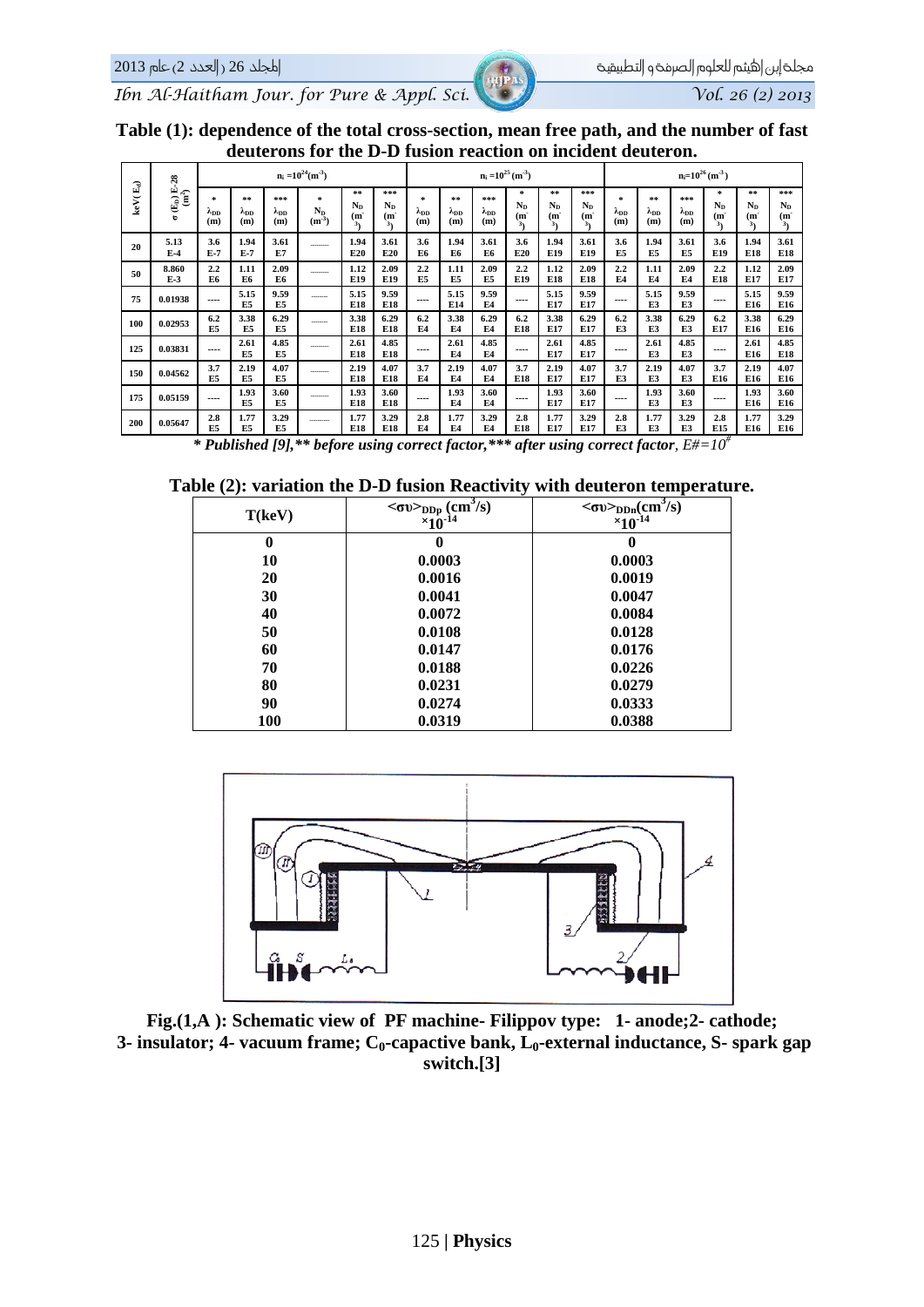

**Fig. (1,B): Coaxial gun of the Mather type.[4]**



Fig.(2): Mean free path for D-D reaction versus incident deuteron energy for  $n_i=10^{24}$  m<sup>-3</sup>



Fig.(3): Mean free path for D-D reaction versus incident deuteron energy for  $n_i=10^{25}$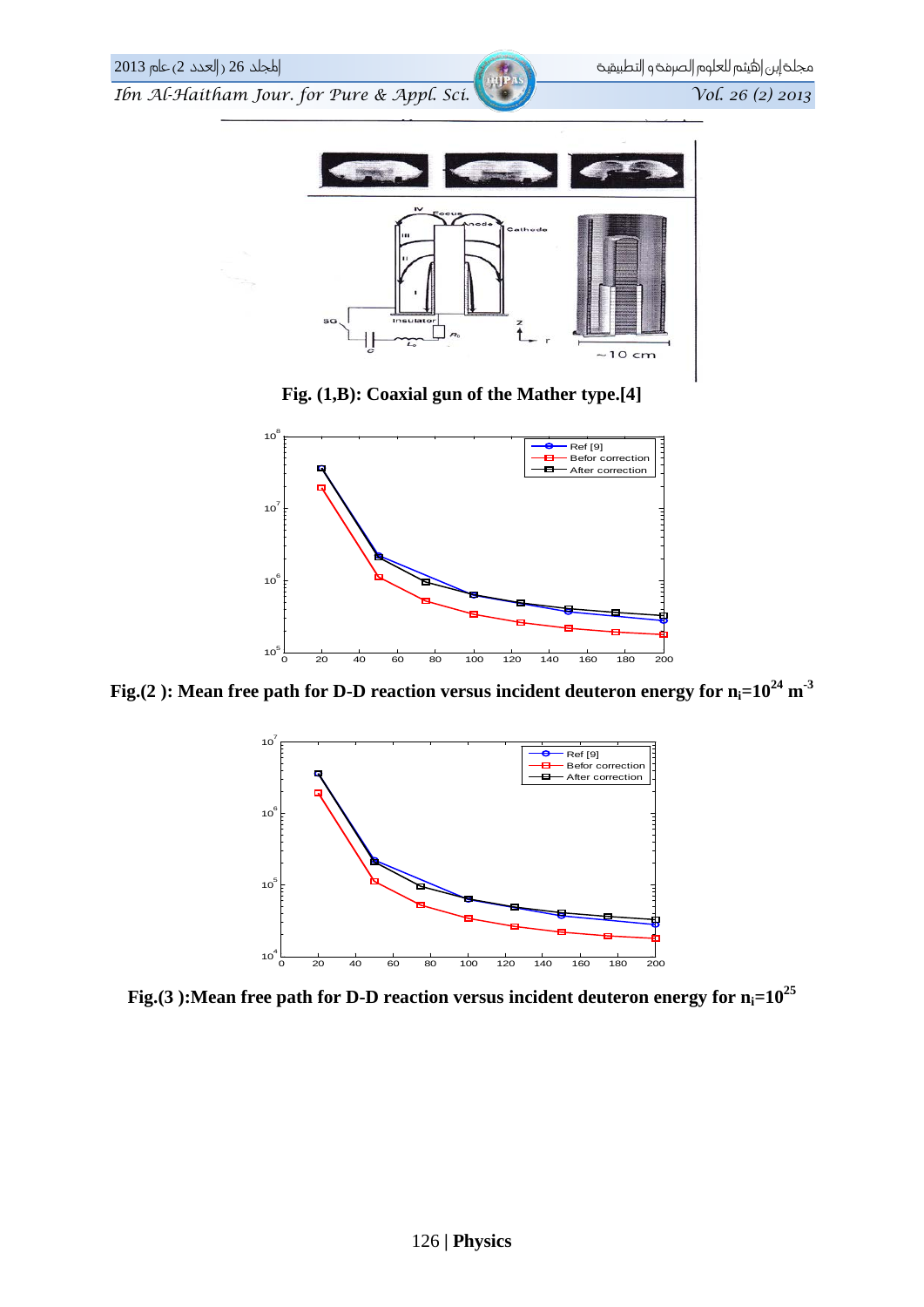

Fig.(4): Mean free path for D-D reaction versus incident deuteron energy for  $n_i=10^{26}$ 



Fig (5): Reactivity versus temperature for DD reaction



Fig.(6): Mawell-averaged reaction reactivity versus temperature For the interest controlled fusion reactions [Ref 11].